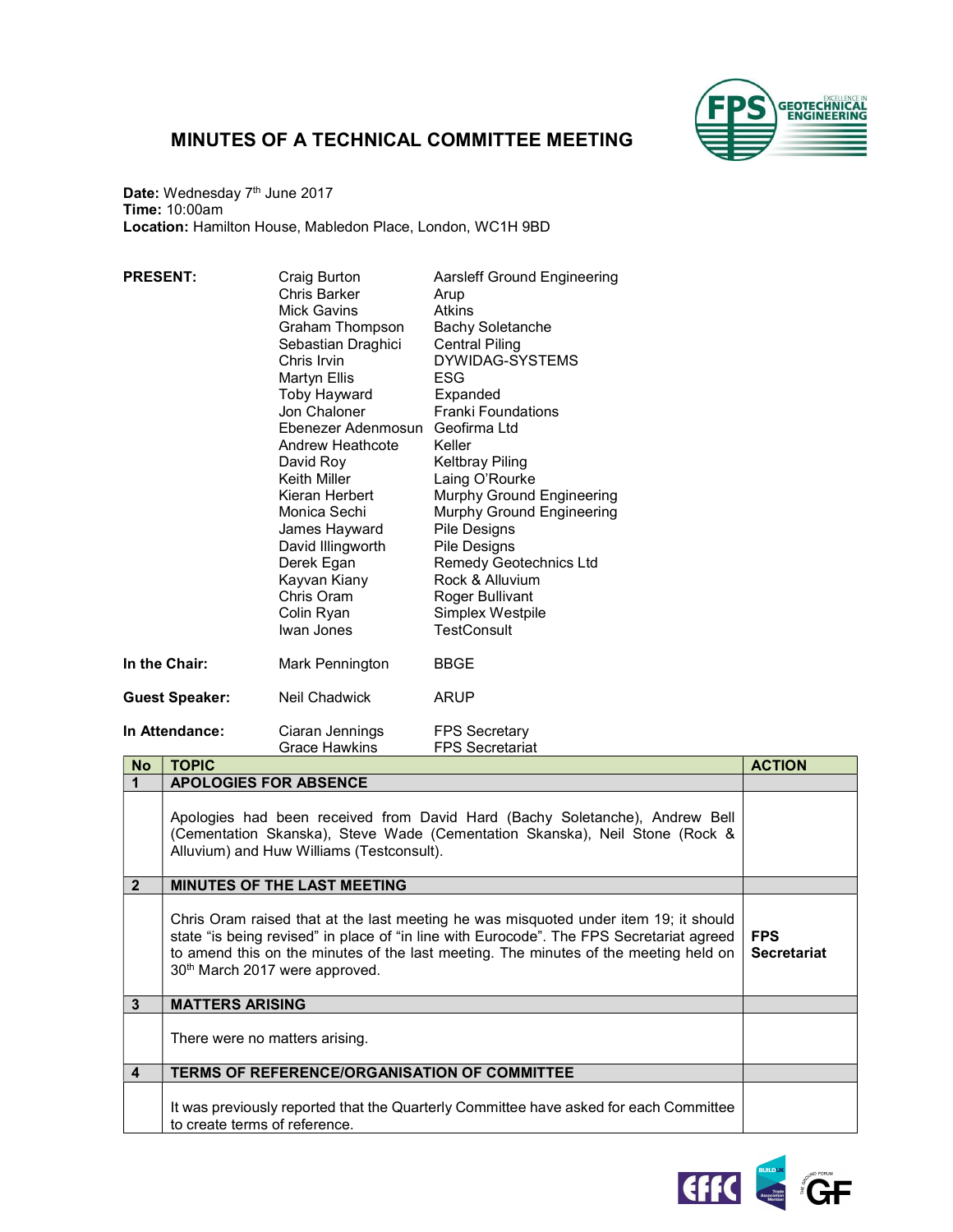|                | At the last meeting Mark Pennington presented FPS Technical Committee Terms of<br>Reference:                                                                                                                                                                                                                                                                                                                                                                                                                                                                                                                                                                                                                                                                                                                                                                                     |                                  |
|----------------|----------------------------------------------------------------------------------------------------------------------------------------------------------------------------------------------------------------------------------------------------------------------------------------------------------------------------------------------------------------------------------------------------------------------------------------------------------------------------------------------------------------------------------------------------------------------------------------------------------------------------------------------------------------------------------------------------------------------------------------------------------------------------------------------------------------------------------------------------------------------------------|----------------------------------|
|                | Provide technical guidance to the FPS Members and Associate Members to<br>drive technical improvements and consistency by:<br>Providing technical input to notes on safety issues / initiatives<br>$\circ$<br>Producing guidance notes on specific technical issues<br>$\circ$<br>Producing guidance on the use of codes of practice<br>$\circ$<br>Defining standard level of technical information required at various project<br>$\circ$<br>stages.<br>Provide input to the review of codes of practice and industry standard documents<br>$\bullet$<br>Provide technical training opportunities to encourage more people into the<br>$\bullet$<br>industry and FPS<br>Work via Associate members and contacts with Clients to raise design issues at<br>$\bullet$<br>an early stage.<br>Work closely with the other committees to ensure consistent FPS approach<br>$\bullet$ |                                  |
|                | It was agreed the Terms of Reference will be uploaded to the FPS website as a reminder<br>to the Committee when the new FPS website has been launched.                                                                                                                                                                                                                                                                                                                                                                                                                                                                                                                                                                                                                                                                                                                           | <b>FPS</b><br><b>Secretariat</b> |
| $5\phantom{1}$ | <b>LOAD CASES</b>                                                                                                                                                                                                                                                                                                                                                                                                                                                                                                                                                                                                                                                                                                                                                                                                                                                                |                                  |
|                | Chris Barker, James Binns and Dimitrios Selemetas are working on a paper that will<br>provide guidance on providing load cases for piling. The paper will recommend use of<br>the FPS E-Pile Schedule. Chris explained the first draft is not ready for circulation yet<br>however he agreed to follow up with James.<br>Mark Pennington explained the different load cases being provided are challenging,<br>with the variety of load casing is increasing and making it difficult for piling contractors                                                                                                                                                                                                                                                                                                                                                                      | <b>C</b> Barker                  |
|                | to give the best design.<br>Chris Oram advised he will forward some examples to the group working on it.                                                                                                                                                                                                                                                                                                                                                                                                                                                                                                                                                                                                                                                                                                                                                                         | C Oram                           |
|                | At the last meeting, the Committee discussed structural engineering Software<br>packages and how their providers can be influenced to include the FPS E-pile<br>Schedule. One suggestion was a survey aimed at main consulting engineers to ask<br>whether their software could be modified to include FPS E Pile Schedule. Derek Egan<br>noted there are still many structural engineers who do not understand the Eurocodes, if<br>we are obliging them to transfer their work into the E-pile Schedule it may create more<br>issues.                                                                                                                                                                                                                                                                                                                                          |                                  |
|                | Mark replied the FPS could not mandate its use but needed to educate them on what we<br>need. Chris Barker noted at the last meeting Andrew Bond suggested contacting the<br>Institute of Structural Engineers regarding the meetings they hold, as ISE hold a seminar<br>on the ground and are usually looking for presentations.                                                                                                                                                                                                                                                                                                                                                                                                                                                                                                                                               |                                  |
|                | Chris Barker added this links into the data capture for the AGS Data Format, he asked<br>the progress on sourcing the software developers for structural engineering, Ciaran<br>replied he is looking for someone who is familiar with the different packages to advise<br>who should be approached. Chris suggested Arup's own OASIS programme maybe a<br>good starting point.                                                                                                                                                                                                                                                                                                                                                                                                                                                                                                  | <b>FPS</b><br><b>Secretary</b>   |
| 6              | SONIC TESTING VS TIP TESTING                                                                                                                                                                                                                                                                                                                                                                                                                                                                                                                                                                                                                                                                                                                                                                                                                                                     |                                  |

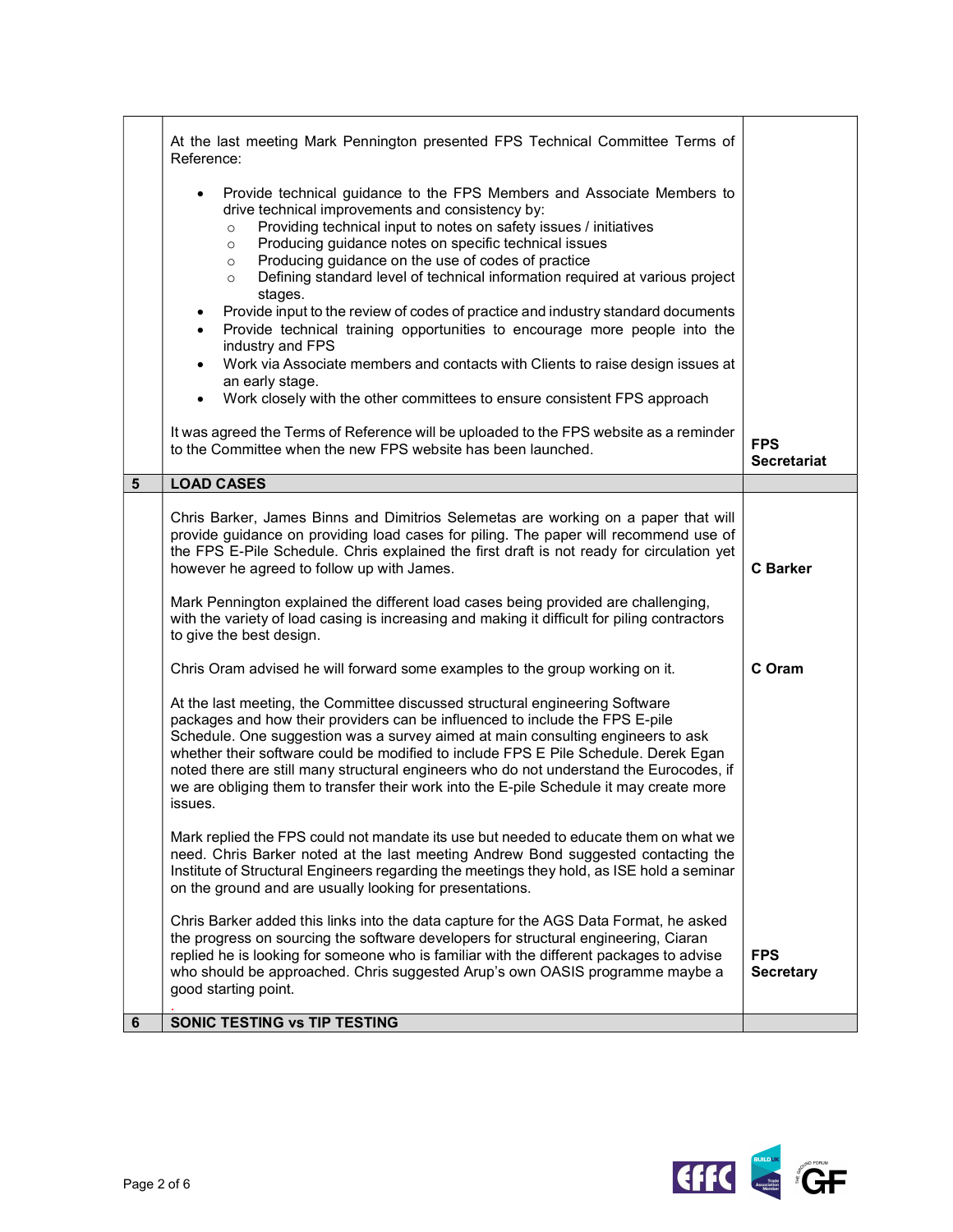| a)             | <b>FPS 'Integrity Testing' Working Group</b><br>Mark Pennington relayed an update to the Committee from Andrew Bell; an initial draft<br>is currently being produced and will be circulated before the end of June.<br>Martin Ellis reported progress had been slow to date, but a table was to be produced<br>that would compare the appropriate application of different techniques. This was<br>welcomed as it was not currently existent anywhere.<br>The Chair reminded the group that the TIP testing versus Sonic logging question had<br>been raised owing to safety concerns. As the safe installation of sonic tubes into cages<br>was a difficult operation. He believed the question was are there the same limitations<br>with TIP testing as it was recognised that use and understanding of the technique was<br>not mature enough to be considered a straight replacement for sonic logging.<br>Ciaran Jennings added the EFFC are interested in testing methods particularly with<br>sonic logging, as there is not a great understanding among clients who are getting<br>erroneous results and requiring expensive investigations and unnecessary remediation<br>Martyn Ellis agreed there is a problem with training and the experience of the<br>individuals who do the testing. Previously testing houses had their own in-house<br>technology which they knew inside out, currently it is very simple for operatives to<br>gather testing data with no understanding of what it is showing you.<br>Ebenezer Adenmosun added there is also a problem with the interpretation of the<br>results and there is a need to look at the wider bored piling records to understand the<br>data. |                                |
|----------------|---------------------------------------------------------------------------------------------------------------------------------------------------------------------------------------------------------------------------------------------------------------------------------------------------------------------------------------------------------------------------------------------------------------------------------------------------------------------------------------------------------------------------------------------------------------------------------------------------------------------------------------------------------------------------------------------------------------------------------------------------------------------------------------------------------------------------------------------------------------------------------------------------------------------------------------------------------------------------------------------------------------------------------------------------------------------------------------------------------------------------------------------------------------------------------------------------------------------------------------------------------------------------------------------------------------------------------------------------------------------------------------------------------------------------------------------------------------------------------------------------------------------------------------------------------------------------------------------------------------------------------------------------------------------------------------------------------------|--------------------------------|
|                | It was commented that an ideal data presentation model could be included in<br>SPERWall in the future.                                                                                                                                                                                                                                                                                                                                                                                                                                                                                                                                                                                                                                                                                                                                                                                                                                                                                                                                                                                                                                                                                                                                                                                                                                                                                                                                                                                                                                                                                                                                                                                                        |                                |
| $\overline{7}$ | <b>DESIGN OF BORED PILES INTO CHALK</b>                                                                                                                                                                                                                                                                                                                                                                                                                                                                                                                                                                                                                                                                                                                                                                                                                                                                                                                                                                                                                                                                                                                                                                                                                                                                                                                                                                                                                                                                                                                                                                                                                                                                       |                                |
| a)             | <b>Engineering in Chalk</b><br>Mark Pennington reminded the group there is a call for test data to be provided. Keith<br>Miller explained that he has some tension test information for the Chalk Conference,<br>that he will include in the paper he is giving to the conference.                                                                                                                                                                                                                                                                                                                                                                                                                                                                                                                                                                                                                                                                                                                                                                                                                                                                                                                                                                                                                                                                                                                                                                                                                                                                                                                                                                                                                            |                                |
|                | Chris Oram added he submitted two papers to the Chalk Conference; one for ICE and<br>one for Engineering in Chalk. Mark Pennington commented the conference is taking<br>place in September and they can look at producing some guidance after this.                                                                                                                                                                                                                                                                                                                                                                                                                                                                                                                                                                                                                                                                                                                                                                                                                                                                                                                                                                                                                                                                                                                                                                                                                                                                                                                                                                                                                                                          |                                |
|                | Chris Barker agreed the Chalk Conference may build some momentum and there may<br>be a revised CIRIA guide following this.                                                                                                                                                                                                                                                                                                                                                                                                                                                                                                                                                                                                                                                                                                                                                                                                                                                                                                                                                                                                                                                                                                                                                                                                                                                                                                                                                                                                                                                                                                                                                                                    |                                |
| b)             | Addressing the issues of economy of using PR11 / C574 over PG6                                                                                                                                                                                                                                                                                                                                                                                                                                                                                                                                                                                                                                                                                                                                                                                                                                                                                                                                                                                                                                                                                                                                                                                                                                                                                                                                                                                                                                                                                                                                                                                                                                                |                                |
|                | Nothing was reported under this agenda item.                                                                                                                                                                                                                                                                                                                                                                                                                                                                                                                                                                                                                                                                                                                                                                                                                                                                                                                                                                                                                                                                                                                                                                                                                                                                                                                                                                                                                                                                                                                                                                                                                                                                  |                                |
| 8              | <b>SPERWall</b>                                                                                                                                                                                                                                                                                                                                                                                                                                                                                                                                                                                                                                                                                                                                                                                                                                                                                                                                                                                                                                                                                                                                                                                                                                                                                                                                                                                                                                                                                                                                                                                                                                                                                               |                                |
|                | At the last meeting, it was asked whether a workshop will be held to explain the changes<br>between the 2 <sup>nd</sup> and 3 <sup>rd</sup> edition of SPERWall.                                                                                                                                                                                                                                                                                                                                                                                                                                                                                                                                                                                                                                                                                                                                                                                                                                                                                                                                                                                                                                                                                                                                                                                                                                                                                                                                                                                                                                                                                                                                              |                                |
|                | Andrew Heathcote reported Jim de Waele had done a presentation in the North and<br>would be happy to provide a similar update on the changes to SPERWall for the FPS<br>Technical Committee. The FPS Secretary agreed to ask Jim to attend the next<br>Technical meeting to present.                                                                                                                                                                                                                                                                                                                                                                                                                                                                                                                                                                                                                                                                                                                                                                                                                                                                                                                                                                                                                                                                                                                                                                                                                                                                                                                                                                                                                          | <b>FPS</b><br><b>Secretary</b> |
| 9              | <b>DESIGN PRACTICES FOR SELF-DRILLING ANCHORS</b>                                                                                                                                                                                                                                                                                                                                                                                                                                                                                                                                                                                                                                                                                                                                                                                                                                                                                                                                                                                                                                                                                                                                                                                                                                                                                                                                                                                                                                                                                                                                                                                                                                                             |                                |

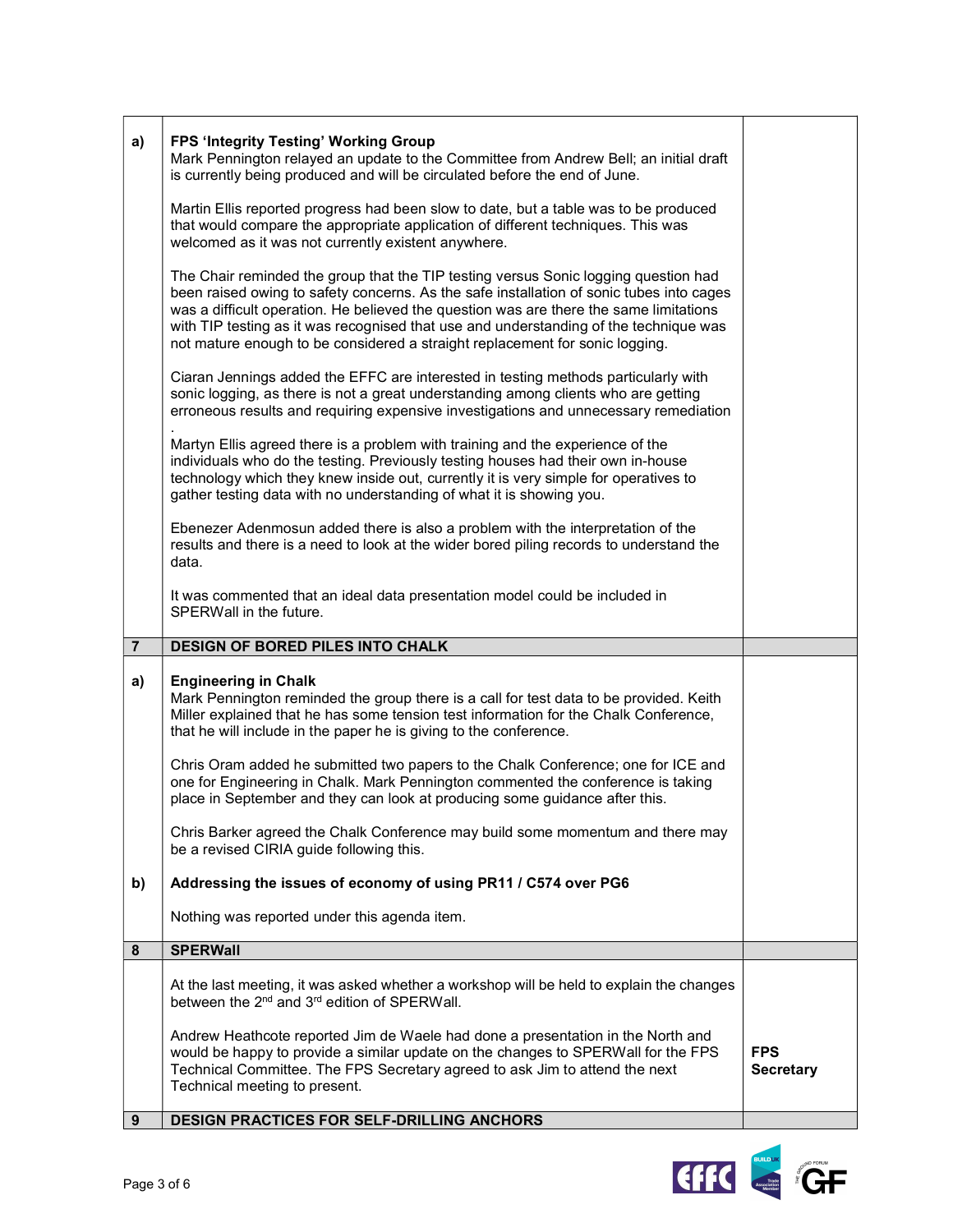|    | Derek Egan reminded the Committee that this is a topic that was raised around a year<br>ago; there is different approaches to drilling and supporting retaining walls. Chris Oram<br>put some notes together which Derek has added to. The purpose is to highlight what<br>can be achieved by ground anchors compared to other systems being called ground<br>anchors; it was to describe feature and illustrate when they would be appropriate for                                                                                                                                                                                                                                                                                                                                                                                                                                                                                                                                                                                                                                                                                                                                                                                       |                                  |
|----|-------------------------------------------------------------------------------------------------------------------------------------------------------------------------------------------------------------------------------------------------------------------------------------------------------------------------------------------------------------------------------------------------------------------------------------------------------------------------------------------------------------------------------------------------------------------------------------------------------------------------------------------------------------------------------------------------------------------------------------------------------------------------------------------------------------------------------------------------------------------------------------------------------------------------------------------------------------------------------------------------------------------------------------------------------------------------------------------------------------------------------------------------------------------------------------------------------------------------------------------|----------------------------------|
|    | use.<br>To be circulated to the Committee for further comment before publication.                                                                                                                                                                                                                                                                                                                                                                                                                                                                                                                                                                                                                                                                                                                                                                                                                                                                                                                                                                                                                                                                                                                                                         | Derek Egan<br><b>Chris Oram</b>  |
| 10 | <b>UPDATE OF DOCUMENTS</b>                                                                                                                                                                                                                                                                                                                                                                                                                                                                                                                                                                                                                                                                                                                                                                                                                                                                                                                                                                                                                                                                                                                                                                                                                |                                  |
| a) | <b>Temporary Works Forum</b><br>Ciaran Jennings reported there has been no further progress. Mark Pennington added<br>the Temporary Works Forum have had a draft in progress for years on the issue of<br>Working Platforms guidance, however there has been no momentum to push this.<br>The group agreed for the FPS Secretary to remove this from next agenda.                                                                                                                                                                                                                                                                                                                                                                                                                                                                                                                                                                                                                                                                                                                                                                                                                                                                         | <b>FPS</b><br><b>Secretary</b>   |
| 11 | <b>EUROCODES AND EXECUTION CODES</b>                                                                                                                                                                                                                                                                                                                                                                                                                                                                                                                                                                                                                                                                                                                                                                                                                                                                                                                                                                                                                                                                                                                                                                                                      |                                  |
| a) | <b>Revision of Eurocode 7</b><br>Ciaran Jennings reported Andrew Bond has approached the FPS and has asked if the<br>FPS would be able to fund his expenses for his involvement on EC7. Ciaran explained<br>that a Dutch Civil Engineer will assume the Chairman's role should the FPS decide not<br>to fund this. It was reported the FPS Executive has agreed to partially fund this.                                                                                                                                                                                                                                                                                                                                                                                                                                                                                                                                                                                                                                                                                                                                                                                                                                                   |                                  |
| b) | <b>BS8004 Appendix A</b><br>The guidance note on helical piles was circulated to the Committee prior to the<br>meeting. Chris Oram had added some additional notes and advised that if there are<br>any comments from the Committee he welcomes these but if not, he is happy to<br>publish.<br>Mick Gavins advised his colleagues at Atkins have some notes so he will collate and<br>send across to Chris who is happy to incorporate these.                                                                                                                                                                                                                                                                                                                                                                                                                                                                                                                                                                                                                                                                                                                                                                                            | <b>M</b> Gavins<br>C Oram        |
|    | Mark Pennington added he does not believe helical piling is a widely used FPS<br>technique. Chris Barker noted RBL use them and it is included in BS8004 so it is<br>relevant for FPS to cover despite lack of regular use by members.<br>Chris also believes it would benefit to have the contractors who use them involved;<br>there is three contractors in the UK who use these, it would be good to attract them to<br>the FPS. He added we have utilised some of these companies to produce SPERWall.<br>It was agreed to publish these on the FPS website once notes are incorporated.                                                                                                                                                                                                                                                                                                                                                                                                                                                                                                                                                                                                                                             | <b>FPS</b><br><b>Secretariat</b> |
| c) | <b>Update of Codes</b><br>Derek Egan reported that since April not a lot has changed; EN1537 ground anchors<br>are coming up for periodic review. He asked should it be reviewed and the group<br>agreed it would probably be beneficial.<br>The following was reported on;<br>• EN12063 SHEET Pile Walls the UK expert is David Baxter, but there has been<br>no outcome from the committee looking at this as yet.<br>• Jet grouting and grouting are up for review. Graham Thompson said he had<br>sent to the FPS a CV for Cliff Kettle to be involved in Bob Essler's group.<br>The Secretary will check this has been received and is being acted upon.<br>• Testing Standards: Pile Testing has been left with Peter Payne from Skanska.<br>• Testing Geotechnical structures: Dynamic Piles is being published.<br>• Testing Ground anchors is being produced as an ISO standard and shall<br>bring the this in line with Eurocode 7 - this is a major change.<br>Derek explained FPS comments have been submitted to BSI on BS8004 and BS808.<br>Andrew Bond is looking at BS8004 and it is likely he will need to create a corrigendum<br>or initiate a review of the whole standard to fix the error that has been identified. | <b>FPS</b><br><b>Secretary</b>   |

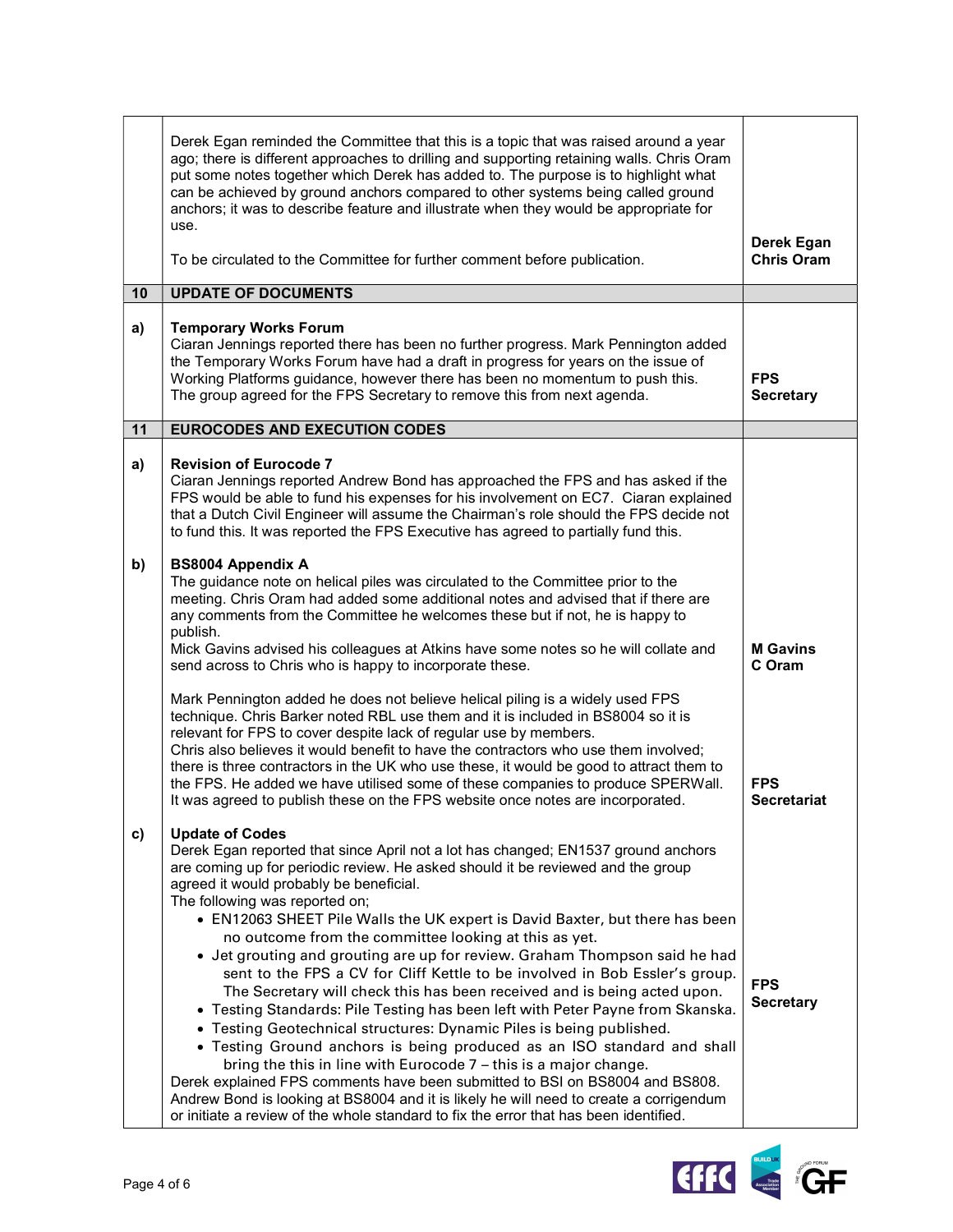|    | Regarding BS8081 on ground anchors an oversight on the partial factor for the tendon<br>is leading to gross overdesigns. A revised amendment is out for comment for the 8th<br>July.                                                                                                                                                                                                                                                                   |                      |
|----|--------------------------------------------------------------------------------------------------------------------------------------------------------------------------------------------------------------------------------------------------------------------------------------------------------------------------------------------------------------------------------------------------------------------------------------------------------|----------------------|
| d) | <b>Eurocode 2 Structural Capacity</b>                                                                                                                                                                                                                                                                                                                                                                                                                  |                      |
|    | Nothing was reported under this agenda item.                                                                                                                                                                                                                                                                                                                                                                                                           |                      |
| 12 | <b>BUILDING INFORMATION MODELLING</b>                                                                                                                                                                                                                                                                                                                                                                                                                  |                      |
| a) | Guest Speaker: Neil Chadwick Presenting AGS/FPS Data Information Transfer for<br><b>Piling</b><br>At the last meeting Mark Pennington invited Neil Chadwick to the FPS Technical Meeting<br>to discuss the AGS Data Format. This resulted from the BIM working group's work on<br>producing guidance which looks at data capture for Piling. It was suggested the AGS<br>Data Format was considered as a means to classify this data for BIM purposes. |                      |
|    | Mark welcomed Neil Chadwick to the group who had kindly agreed to present the AGS<br>Data Format for Information Transfer.                                                                                                                                                                                                                                                                                                                             |                      |
|    | Neil reported the AGS Data Format is celebrating 25 years this year; between Neil,<br>Owen Francis and Steve Walthall they have developed a draft, Data Information<br>Transfer for Piling. Neil asked for feedback from the FPS for this draft by the next<br>meeting. During his presentation, he asked the Committee to consider the following;                                                                                                     |                      |
|    | Do you agree with the aims and objectives?<br>There was a positive response from the FPS Technical Committee that they are going<br>in the right direction. Chris Barker added it is a format that can evolve. Mark asked that<br>the BIM Group look at this also and provide feedback before the next meeting in<br>September.                                                                                                                        |                      |
|    | What are possible barriers to adoption? FPS or AGS ownership?<br>Neil Chadwick explained the AGS do not see this as an only AGS project or extension<br>to the AGS Data Management Working Group. They are keen for the FPS to be<br>involved.                                                                                                                                                                                                         |                      |
|    | Mark Pennington replied the FPS would not be the right group to own it, he added he<br>does not believe the FPS can influence it. However, the FPS should support it as they<br>would use an element of it. It should also be noted the BIM group is currently dormant<br>as it has finished its original work programme.                                                                                                                              |                      |
|    | Derek Egan observed to create this someone needs to fund this via ownership,<br>potentially there is an economic or commercial benefit in the future. Ciaran Jennings<br>added commercialising the AGS Data Format is being considered by the AGS.                                                                                                                                                                                                     |                      |
|    | Who wants to help?<br>Chris Barker enquired how would the data be captured and inputted, Neil explained the<br>data is being captured in an electronic form already. They use electronic tablets in the<br>field and there is an automatic collection of data.                                                                                                                                                                                         |                      |
|    | Mark added the biggest block is companies are not asked to produce data, and tier<br>communication. Tier one is the designers and tier two is the piling contractors. There<br>needs to be a defined structure of communication between the tiers and to get the<br>designers to produce data in this format.                                                                                                                                          |                      |
|    | Derek highlighted one of the challenges is with the clients and Quantity Surveyors who<br>do not understand the benefit of using this.<br>Mark suggested this is circulated this to the FPS Technical committee for comment and<br>consideration. Mark will raise this issue for feedback at the FPS Quarterly Committee<br>in July.                                                                                                                   | <b>FPS Secretary</b> |